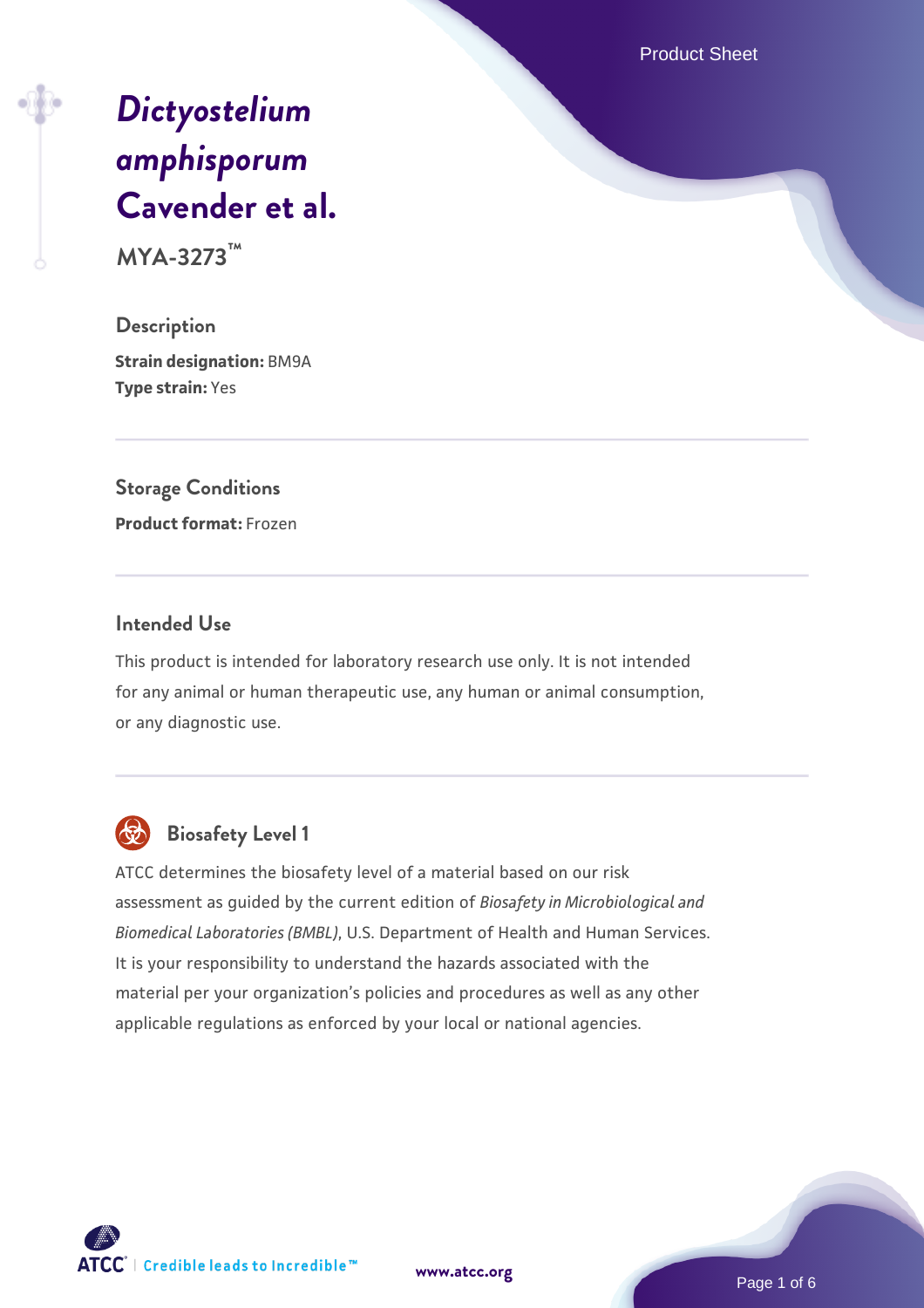ATCC highly recommends that appropriate personal protective equipment is always used when handling vials. For cultures that require storage in liquid nitrogen, it is important to note that some vials may leak when submersed in liquid nitrogen and will slowly fill with liquid nitrogen. Upon thawing, the conversion of the liquid nitrogen back to its gas phase may result in the vial exploding or blowing off its cap with dangerous force creating flying debris. Unless necessary, ATCC recommends that these cultures be stored in the vapor phase of liquid nitrogen rather than submersed in liquid nitrogen.

# **Certificate of Analysis**

For batch-specific test results, refer to the applicable certificate of analysis that can be found at www.atcc.org.

## **Growth Conditions**

**Medium:**  [ATCC Medium 919: Non-nutrient agar](https://www.atcc.org/-/media/product-assets/documents/microbial-media-formulations/9/1/9/atcc-medium-919.pdf?rev=f4e1e31d2b4249c2a4e4c31a4c703c9e) **Temperature:** 20-25°C **Incubation:** Grown in two-member culture with Escherichia coli ATCC 23437

## **Handling Procedures**

 Frozen ampoules packed in dry ice should either be thawed immediately or stored in liquid nitrogen. If liquid nitrogen storage facilities are not available, frozen ampoules may be stored at or below -70°C for approximately one week. **Do not under any circumstance store frozen ampoules at refrigerator freezer temperatures (generally minus 20°C).** Storage of frozen material at this temperature will result in the death of the culture.

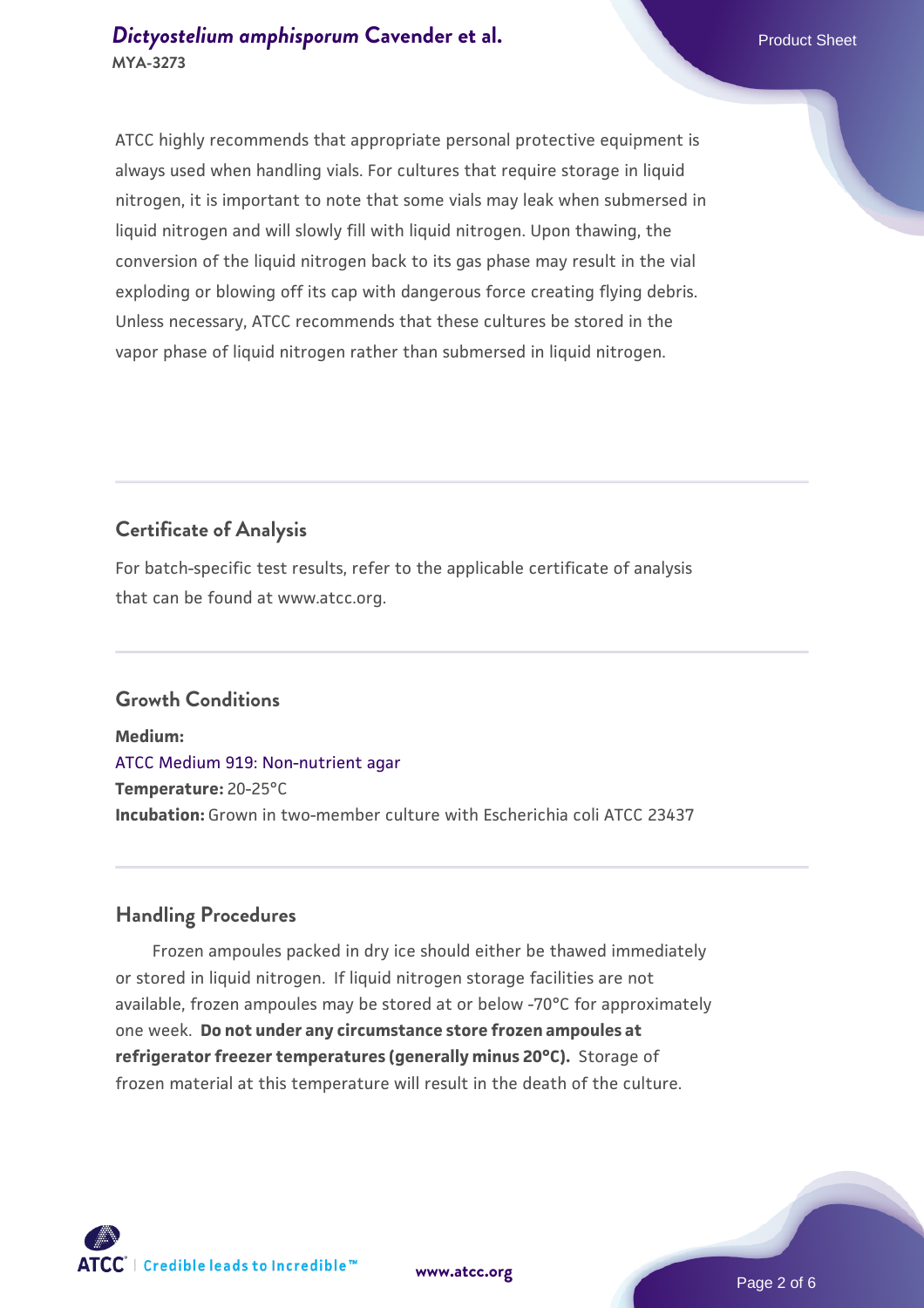# **[Dictyostelium amphisporum](https://www.atcc.org/products/mya-3273) [Cavender et al.](https://www.atcc.org/products/mya-3273)** Product Sheet **MYA-3273**

1. Prepare media by streaking center of agar surface with a large X of Escherichia coli (ATCC 23437) and incubating at 25°-30°C one day before inoculating organism. Several replicates are suggested for optimum results.

2. To thaw frozen ampoule, place in a 37°C water bath, immerse ampoule to depth of one millimeter above the level of frozen material in the ampoule. Keep ampoule immersed until material is thawed but no more than 3 minutes. Do not agitate or vortex the ampoule.

3. Immediately after thawing, wipe down ampoule with 70% ethanol and aseptically transfer one loop full of contents onto center of X grown out with Escherichia coli.

4. Incubate the plates at the temperature recommended.

5. Allow culture to incubate for 2-5 days. Visually inspect by inverting plate under 10X objective. Look for swarms of amoebae feeding on bacteria and the initials of fruiting bodies and/or fruiting bodies rising from the surface of the agar.

#### **Material Citation**

If use of this material results in a scientific publication, please cite the material in the following manner: *Dictyostelium amphisporum* Cavender et al. (ATCC MYA-3273)

## **References**

References and other information relating to this material are available at www.atcc.org.

#### **Warranty**

The product is provided 'AS IS' and the viability of ATCC<sup>®</sup> products is

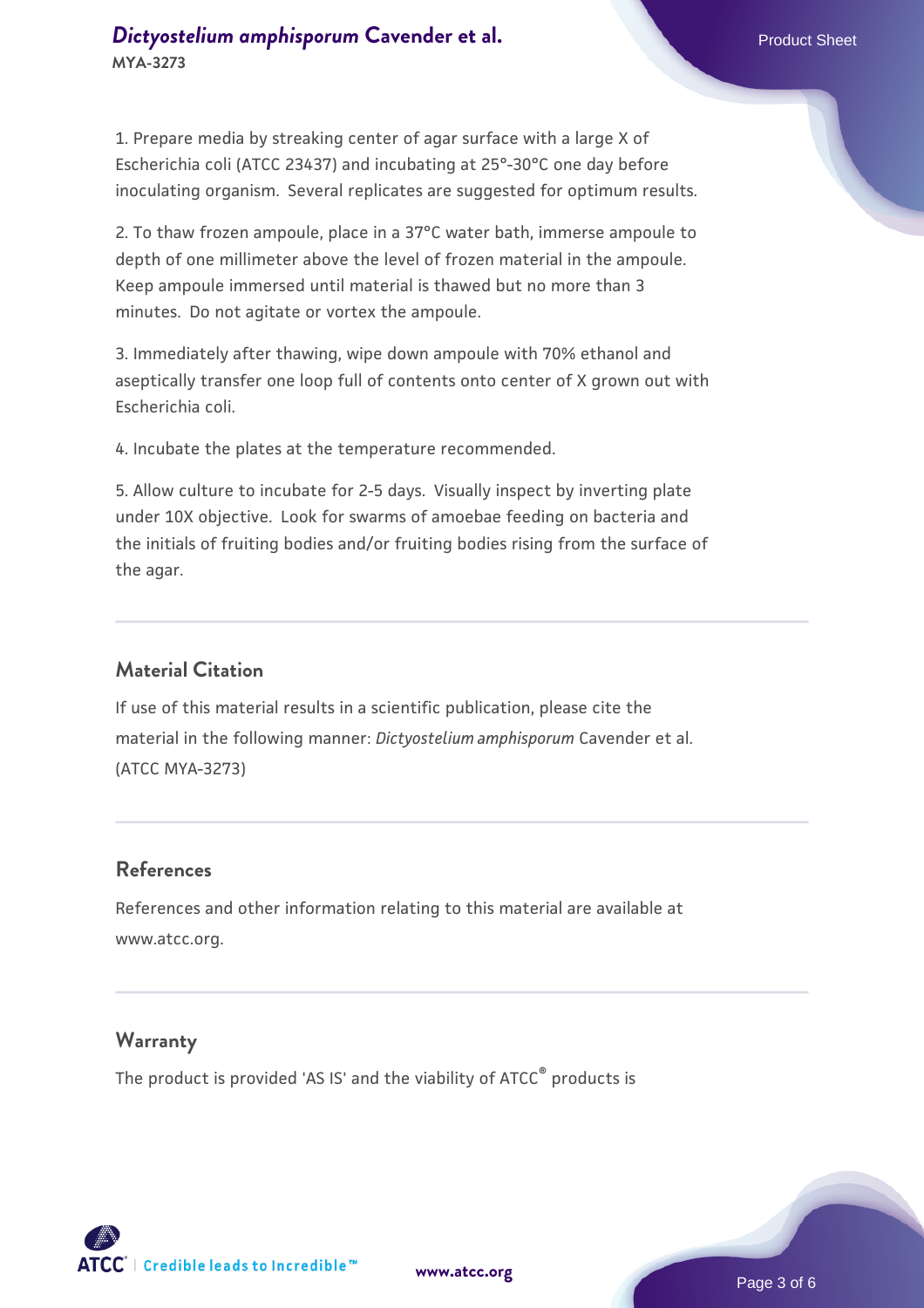# **[Dictyostelium amphisporum](https://www.atcc.org/products/mya-3273) [Cavender et al.](https://www.atcc.org/products/mya-3273)** Product Sheet **MYA-3273**

warranted for 30 days from the date of shipment, provided that the customer has stored and handled the product according to the information included on the product information sheet, website, and Certificate of Analysis. For living cultures, ATCC lists the media formulation and reagents that have been found to be effective for the product. While other unspecified media and reagents may also produce satisfactory results, a change in the ATCC and/or depositor-recommended protocols may affect the recovery, growth, and/or function of the product. If an alternative medium formulation or reagent is used, the ATCC warranty for viability is no longer valid. Except as expressly set forth herein, no other warranties of any kind are provided, express or implied, including, but not limited to, any implied warranties of merchantability, fitness for a particular purpose, manufacture according to cGMP standards, typicality, safety, accuracy, and/or noninfringement.

#### **Disclaimers**

This product is intended for laboratory research use only. It is not intended for any animal or human therapeutic use, any human or animal consumption, or any diagnostic use. Any proposed commercial use is prohibited without a license from ATCC.

While ATCC uses reasonable efforts to include accurate and up-to-date information on this product sheet, ATCC makes no warranties or representations as to its accuracy. Citations from scientific literature and patents are provided for informational purposes only. ATCC does not warrant that such information has been confirmed to be accurate or complete and the customer bears the sole responsibility of confirming the accuracy and completeness of any such information.

This product is sent on the condition that the customer is responsible for and assumes all risk and responsibility in connection with the receipt, handling, storage, disposal, and use of the ATCC product including without limitation taking all appropriate safety and handling precautions to minimize health or



**[www.atcc.org](http://www.atcc.org)**

Page 4 of 6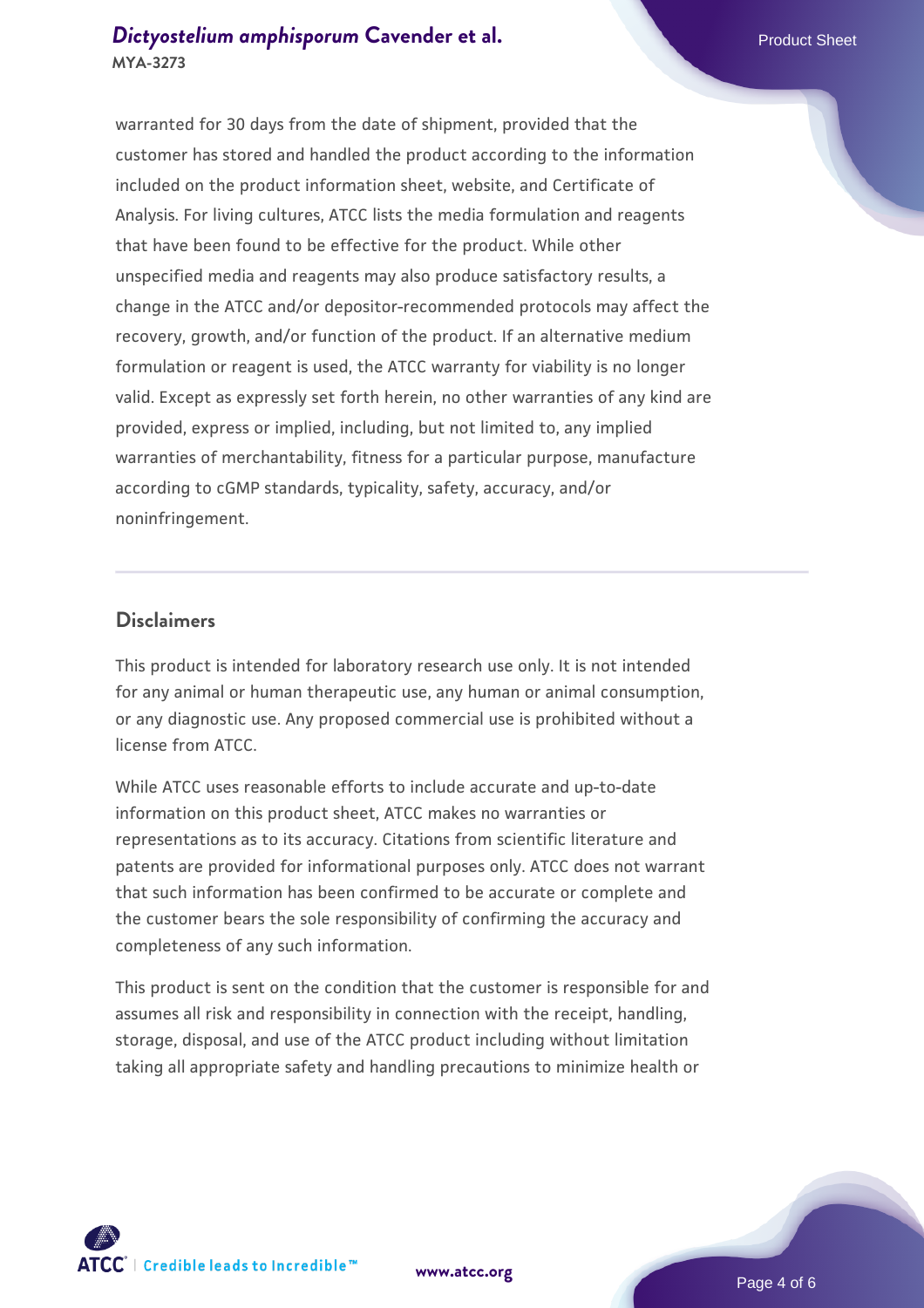environmental risk. As a condition of receiving the material, the customer agrees that any activity undertaken with the ATCC product and any progeny or modifications will be conducted in compliance with all applicable laws, regulations, and guidelines. This product is provided 'AS IS' with no representations or warranties whatsoever except as expressly set forth herein and in no event shall ATCC, its parents, subsidiaries, directors, officers, agents, employees, assigns, successors, and affiliates be liable for indirect, special, incidental, or consequential damages of any kind in connection with or arising out of the customer's use of the product. While reasonable effort is made to ensure authenticity and reliability of materials on deposit, ATCC is not liable for damages arising from the misidentification or misrepresentation of such materials.

Please see the material transfer agreement (MTA) for further details regarding the use of this product. The MTA is available at www.atcc.org.

#### **Copyright and Trademark Information**

© ATCC 2021. All rights reserved. ATCC is a registered trademark of the American Type Culture Collection.

#### **Revision**

This information on this document was last updated on 2021-05-20

#### **Contact Information**

ATCC 10801 University Boulevard Manassas, VA 20110-2209 **IISA** US telephone: 800-638-6597